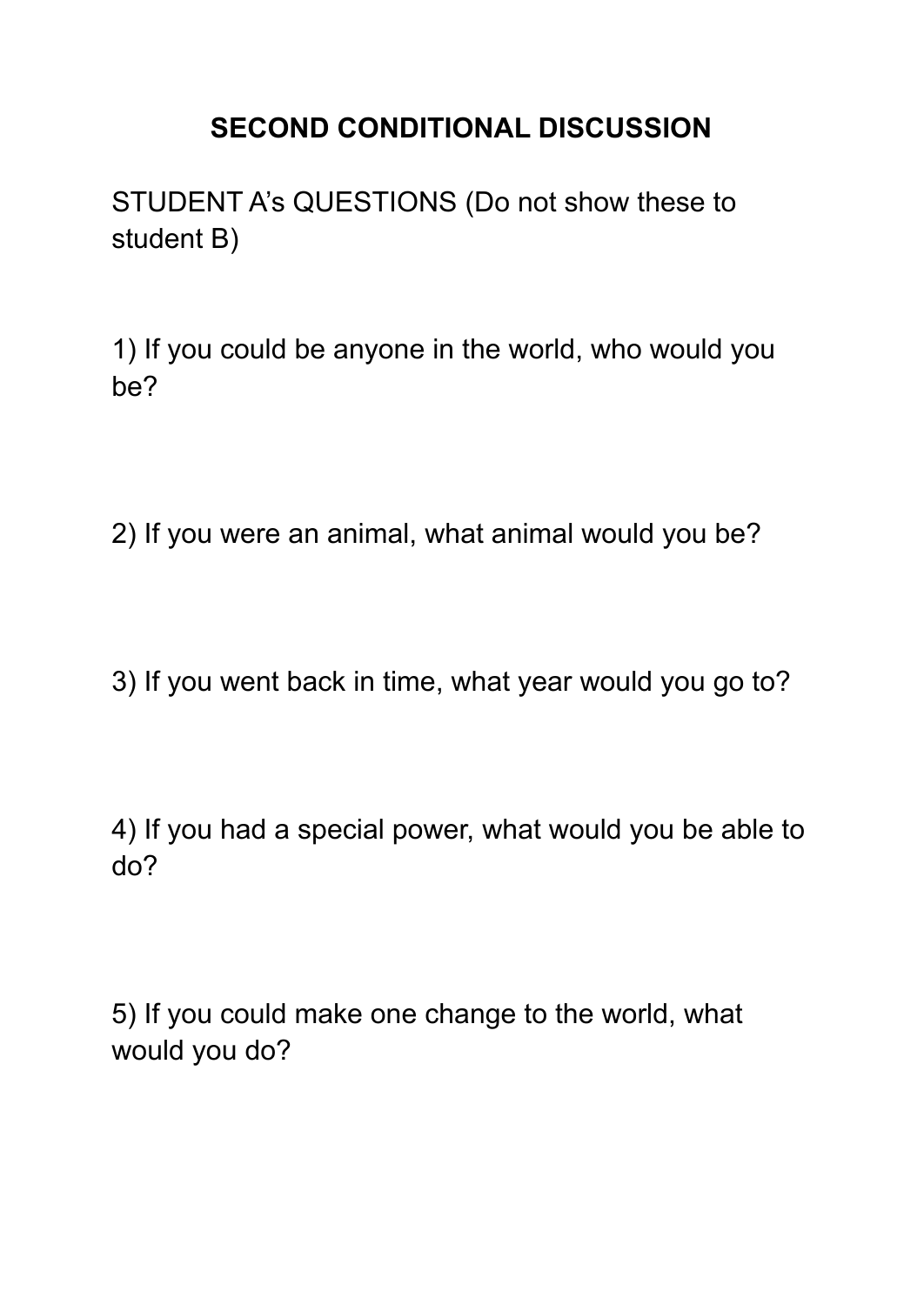6) If you could change something about your past, what would you change?

7) What would you like to do if you were a member of the opposite sex for one day?

8) If you had billions and billions of dollars, how much would you give to charity, and which charities?

9) If you could go on a date with anyone in the world, who would it be?

10) If you stopped studying English, would your life change?

---------------------------------------------------------------------------

**SECOND CONDITIONAL DISCUSSION**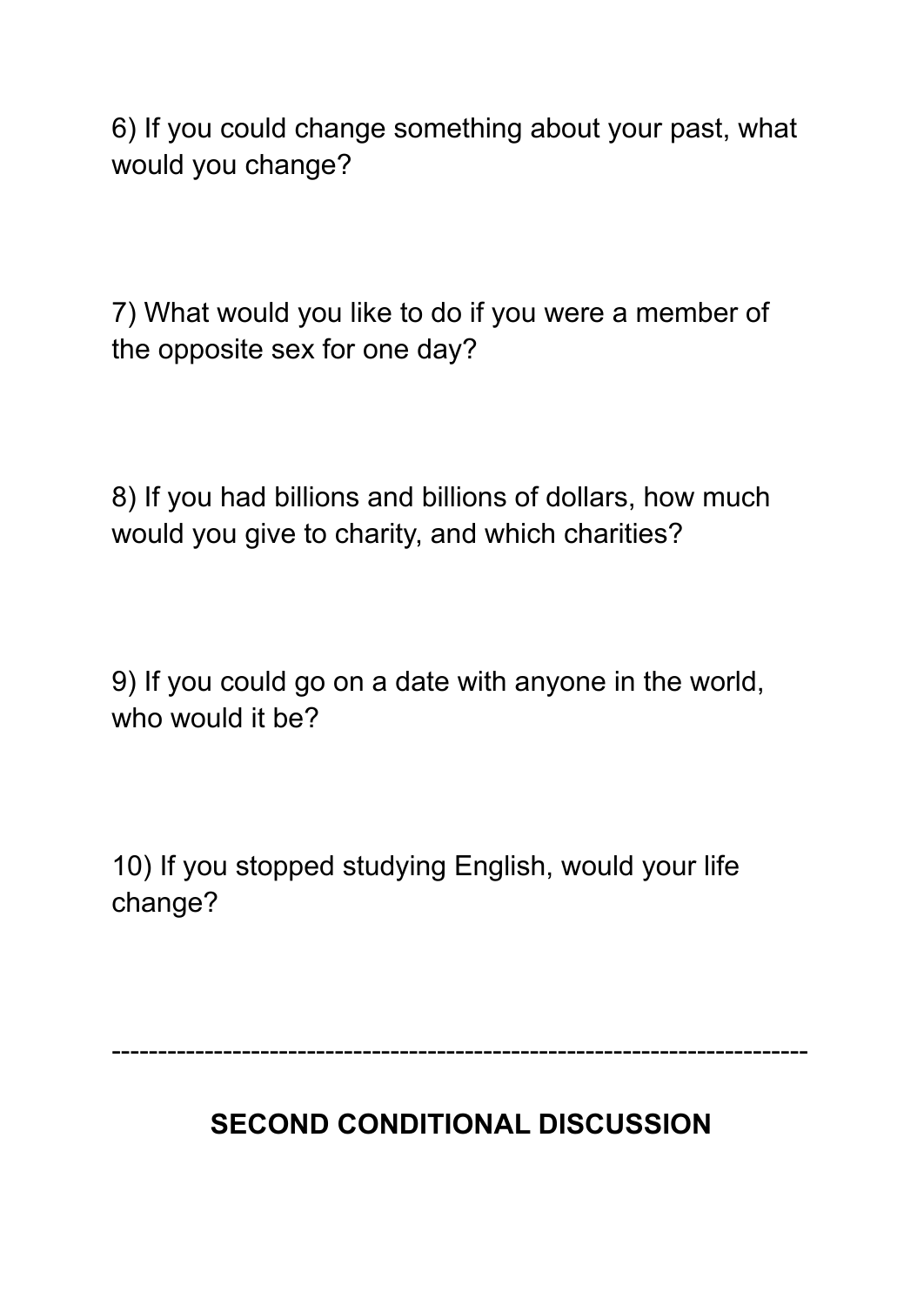STUDENT B's QUESTIONS (Do not show these to student A)

1) If you told me all of your secrets, would I be shocked?

2) If you changed your name, what name would you choose?

3) If you could speak three other languages. What would they be?

4) If you could decide what happens in your life tomorrow, what would you want to happen?

5) Where would you live if you could live anywhere in the world?